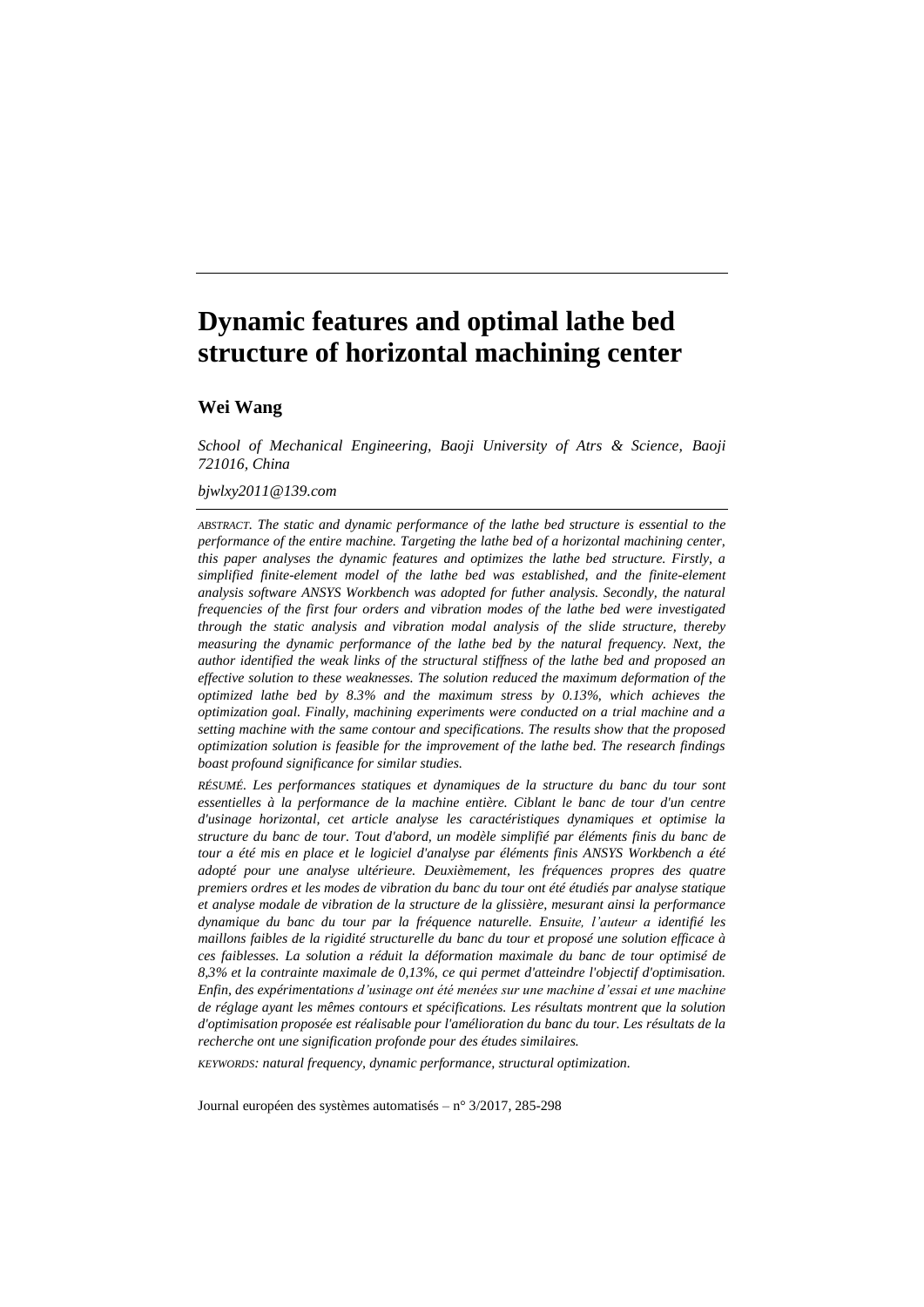*MOTS-CLÉS: fréquence naturelle, performance dynamique, optimisation structurelle.*

DOI:10.3166/JESA.50.285-298 © 2017 Lavoisier

### **1. Introduction**

The horizontal machining center is composed of a lathe bed, an upright column, a workbench and a spindle box, of which the lathe bed is one of the key components of the machine tool and the basis of the whole machine tool, which mainly plays the role of bearing, supporting all the parts of the machine tool (Rong *et al.*, 2000; Mahdavinejad, 2005; Bao & Tansel, 2000; Bai *et al.*, 2009; Asad *et al.*, 2007). Therefore, the static and dynamic performance of the lathe bed structure is one of the important factors that determine the performance of the machine tool, directly affecting its accuracy and stability. Qiu Zheng, Zhang Song, *et al.*, set up the finite element model of the feed system, conduct analysis using ANSYS Workbench software, and optimize the dimension of the workbench with improvement of its natural frequency as the goal (Belblidia *et al.*, 1999; Rong *et al.*, 2000). Wu Xiuhai *et al.* obtain the characteristic parameter of guide rail joint by dynamic testing method and apply it to digital simulation model, thus improving the precision of the model (Yildirim, 2001). Chen Xin takes the natural frequency and relative vibration displacement as the evaluation criteria for the design scheme to dynamically optimize the grinder lathe bed and the whole machine (Paredes *et al.*, 2001).

This study takes the lathe bed of a large horizontal machining center as the research object. Due to lack of support for the dynamic characteristic analysis in the traditional experience design of the lathe bed, the lathe bed has such problems as vibration and unreasonable distribution of structures. Therefore, it is necessary to dynamically analyze the lathe bed of the horizontal machining center and then to optimize its structure based on the analysis. In this paper, the three-dimensional lathe bed model is established, the static and dynamic analysis of lathe bed structure is carried out using finite element software ANSYS Workbench, and the lathe bed structure is optimized according to the analysis results.

### **2. Theory of dynamic characteristic analysis**

The oscillatory differential equation of an undamped system with n degrees of freedom is (Zaeh *et al.*, 2004):

$$
[m][\ddot{x}] + [k][x] = [F]
$$
\n<sup>(1)</sup>

Where,  $[m]$  is  $n \times n$ -dimensional mass matrix,  $[k]$  is  $n \times n$ -dimensional stiffness matrix,  $[x]$  is n-dimensional column vector, and  $[F]$  is external excitation matrix.

That is,

$$
[m]\ddot{x} + [k]x = 0\tag{2}
$$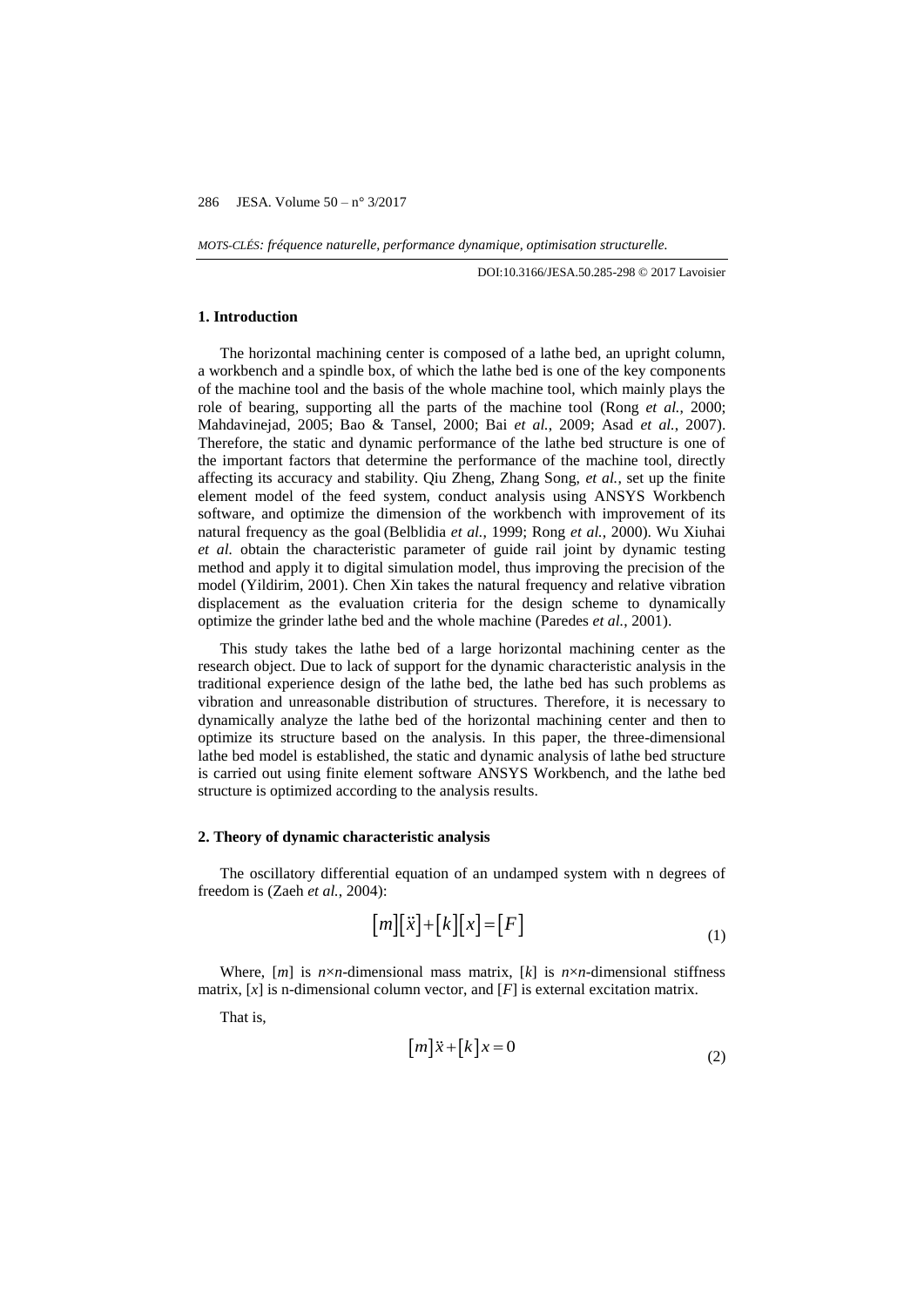Let the solution of the equation be

$$
[x] = [A]sin(\omega t + \theta)
$$
\n(3)

Substitute Equation (3) into (2) and simplify it, it can be obtained that

$$
[k] - \omega^2 [m] = 0 \tag{4}
$$

Solve this equation to obtain n reciprocal positive roots of  $\omega$ ,  $\omega_{oi}$  (i=1, 2, 3…, n), which are usually arranged in ascending order of  $0 < \omega_{o1} < \omega_{o2} \ldots < \omega_{om}$ . Then the i-th order natural frequency is

$$
f_{oi} = \frac{1}{2\pi} \sqrt{\frac{k_i}{m_i}}\tag{5}
$$

It can be seen that the natural frequencies signify the advantages and disadvantages of their dynamic characteristics. The natural frequency of each order is proportional to K. When the natural frequency is increased, the static stiffness of the structure is also increased accordingly. Therefore, the overall performance of the bed relies on the improvement of the bed structure, which mainly starts from raising the stiffness of the weak links.

### **3. Static analysis of lathe bed structure**

### *3.1. Establishment of the finite element model*

The horizontal machining center bed is made of QT-400-15 precision casting, with a dead weight of 8,300kg. The interior mainly adopts square reinforcement design, with the thickness of the gusset of 20mm, and the thickness of the main plate of 25mm. The span of the two guide rails of the X-axis is 800mm and span of the two guide rails of the Z-axis is 750mm. In the process of solid modeling, the chamfering, fillets and grooves are removed and the smaller holes are removed for reasonable simplification. Finally, the simplified three-dimensional solid model of the lathe bed of the horizontal machining center is as shown in Figure 1.



*Figure 1. Simplified 3D solid model of lathe bed*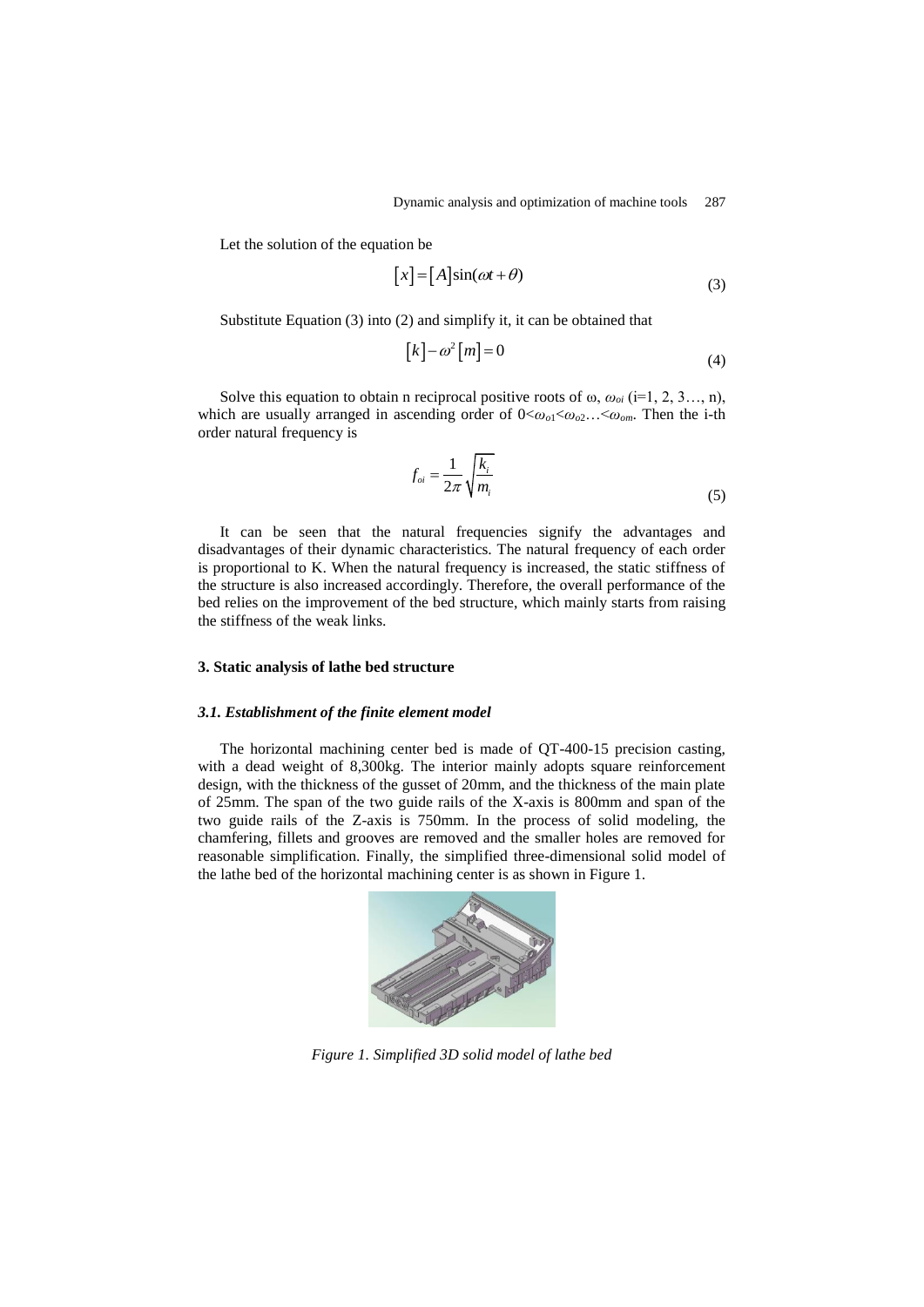### *3.2. Static analysis of lathe bed*

According to the research content of the subject and the actual working conditions of the machine tool (the upright column is at the middle position of Xaxis travel, slide is near the limit position at the rear end of Z-axis travel, and the spindle box is near the limit of 150mm at the lower end of Y-axis), the horizontal machining center is mainly subject to its own gravity, maximum bearing load of the workbench, and cutting force, while neglecting the influence of other attachment forces. The undertaken force is shown in Table 1.

*Table 1. Dead weight and load of components of the horizontal machining center*

| Project                                          |   | Force  | Remark                 |
|--------------------------------------------------|---|--------|------------------------|
| Bed component gravity $G_1$                      | N | 90 000 | Chip conveyor          |
| Column assembly gravity $G_2$                    | N | 25,000 |                        |
| Spindle assembly gravity G <sub>4</sub>          | N | 4.500  |                        |
| Workbench slide and table assembly gravity $G_5$ | N | 9.500  | Workbench center       |
| Maximum load-bearing of worktable G <sub>6</sub> |   | 12 000 | Maxload of worktable   |
| Exchange desk component gravity G                | N | 26 000 |                        |
| cutting force F <sub>C</sub>                     | N | 10 000 | Max cutting resistance |

According to the corresponding load distribution of lathe bed in Table 1, the upright column assembly gravity  $G_2$  (column center), the spindle assembly gravity  $G_4$ , the cutting force  $F_C$ , the gravity of workbench and workbench slide  $G_5$ , the maximum load of workbench  $G_6$ , and the exchange station gravity  $G_7$  are respectively applied on the mounting surfaces of the lathe bed by Remote Force command. At the same time, gravity is applied to the lathe bed by the Standard Earth Gravity command or gravity acceleration. The final loading conditions of the lathe bed model are shown in Figure 2:



*Figure 2. Load of lathe bed*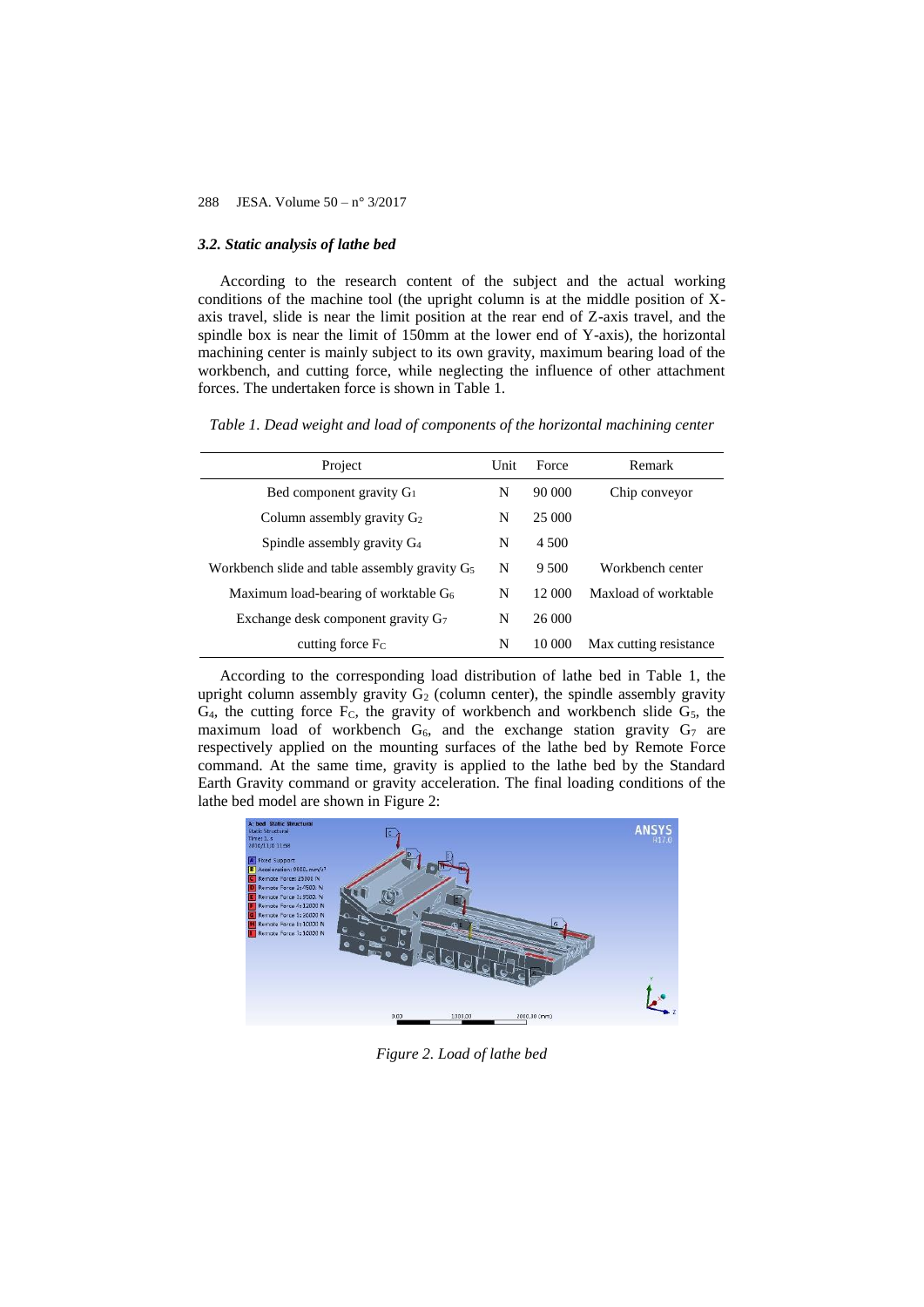

*Figure 3. Comprehensive deformation of lathe bed*

According to the Figure showing comprehensive deformation of lathe bed, it is found that the maximum deformation of lathe bed lies in the two edge angles on the front side of lathe bed (the maximum deformation is 0.0361mm), which is mainly influenced by the gravity of the exchange station and parts and the working load. The rest of the deformation mainly occurs on the rare side of the lathe bed, and the rear rail surface of the X lathe bed. In the subsequent structural optimization design, these problems shall be improved in order to obtain a better performance of the structure.

### **4. Lathe bed modal analysis**

The dynamic performance of the lathe bed in the machining center reflects the vibration resistance of the structure when subject to dynamic loads, which has an important influence on the accuracy of the machine tool. Higher-order modality has a higher damping value, and their role in the vibration mode analysis is relatively small. Therefore, the general modal analysis mainly focuses on the lower-order modality with a relatively large impact on the vibration mode (Changenet *et al.*, 2006). This paper applies ANSYS Workbench to the modal analysis of lathe bed, gives the first four-order modal analysis results under full constraint, and obtains the natural frequencies of lathe bed and the corresponding vibration modes, as shown in Figure 4.

According to the Figure showing vibration modes of the first four orders of the lathe bed, it is found that outer edges in the front of the lathe bed, the middle position of the lathe bed, and the mounting surface of the outer X guide rails of the lathe bed are the weak links. These weak links may cause lack of stiffness of lathe bed, but only the bearing surface of the middle position and X-direction guide rails are the key influencing links, and the others have little impact on the accuracy change of the whole machine tool.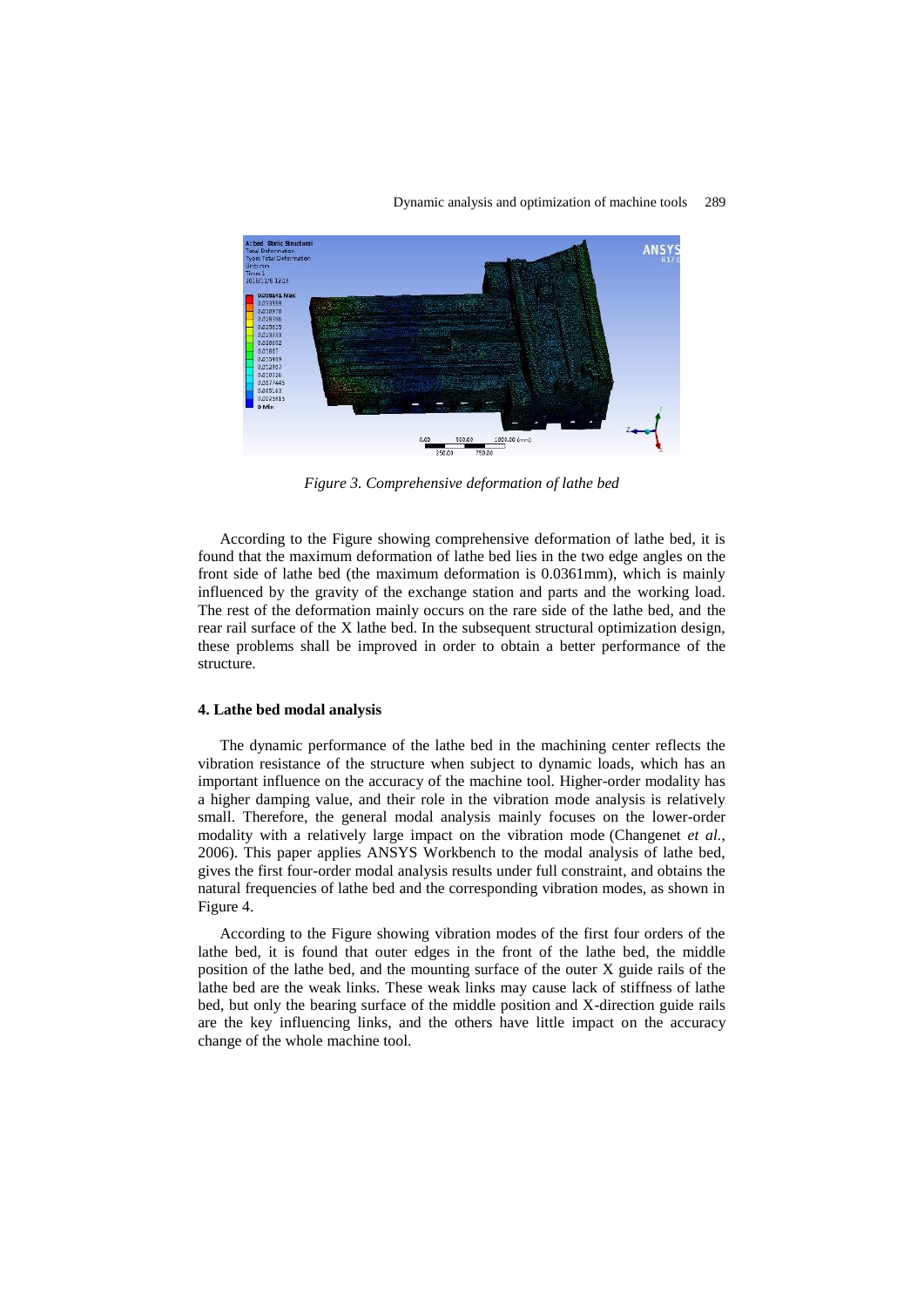

*(a) First order*



*(b) Second order*



*(c) Third order*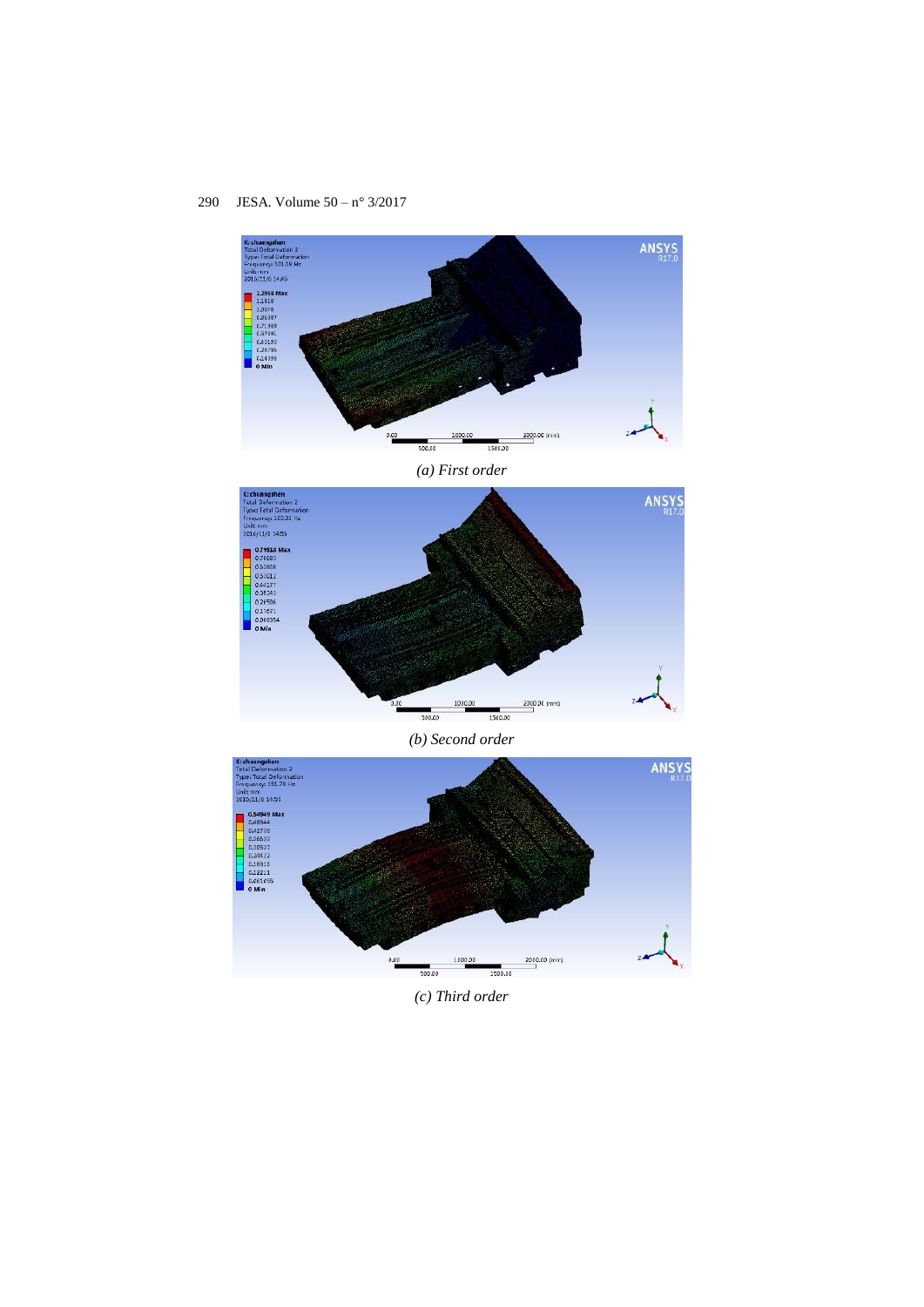



*(d) Fourth order*

*Figure 4. Vibration modes of lathe bed*

*Table 2. Natural frequencies and vibration modes of the first four order modality of the lathe bed*

| Modal<br>order  | Natural<br>frequency (Hz) | Mode shape                                                                        |
|-----------------|---------------------------|-----------------------------------------------------------------------------------|
| First order     | 101.18                    | The bed is twisted left and right, the front side is the largest                  |
| Second<br>order | 103.32                    | The middle of the bed is concave and the rear side has the<br>largest             |
| Third order     | 151.78                    | The middle of the bed is raised, the middle amplitude is the<br>largest           |
| Fourth<br>order | 167.22                    | The bed is twisted left and right, with the largest amplitude<br>on the back side |

### **5. Structural optimization of lathe bed**

The original machining center lathe bed adopts three-point support, the advantage is that it is convenient to debug and install the machine tool. However, in that process of trial production and running, the stiffness of three-point support is found to be insufficient. In addition, according to the static and dynamic analysis results of the lathe bed, the deformation of the bearing surface of the rear guide rail in the x direction of lathe bed is relatively large, and the stress is also concentrated. After many times of repeated design, the optimization scheme has drawn up as follows: In both sides and the rare side of the bottom of the lathe bed, two additional foundation holes are added, and the bearing surface of rear guide rail the of X-axis is thickened by 30mm. The specific three-dimensional structure is as shown in Figure 5.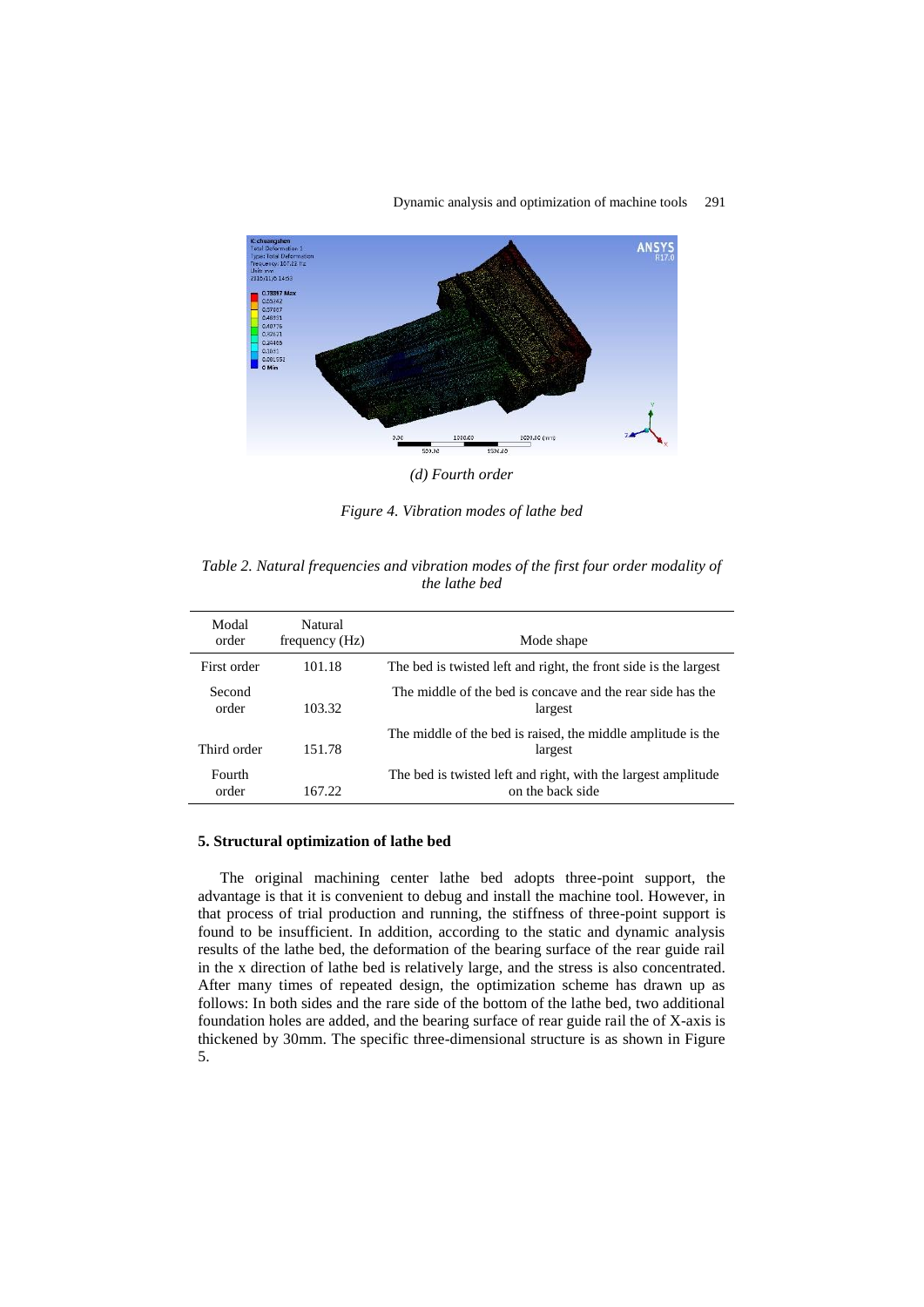

*Figure 5. Optimized structure of lathe bed*



*Figure 6. Comprehensive deformation of lathe bed of setting machine*

According to Figures 6 and 7, it can be seen that the maximum deformation position and stress concentration point of the lathe bed of the setting machine are consistent with those of the trial machine, and its maximum deformation amount and the maximum stress value are better than those of lathe bed in the trial machine scheme. In addition, the natural frequency of the first four orders is remarkably increased after the lathe bed is changed for the multi-point support. It is proved theoretically that the multi-point support is superior to the three-point support, so the optimization direction of this paper is accurate and the optimization scheme is feasible. Table 3 shows the comparison of performance of the lathe bed of the horizontal machining center before and after structural optimization.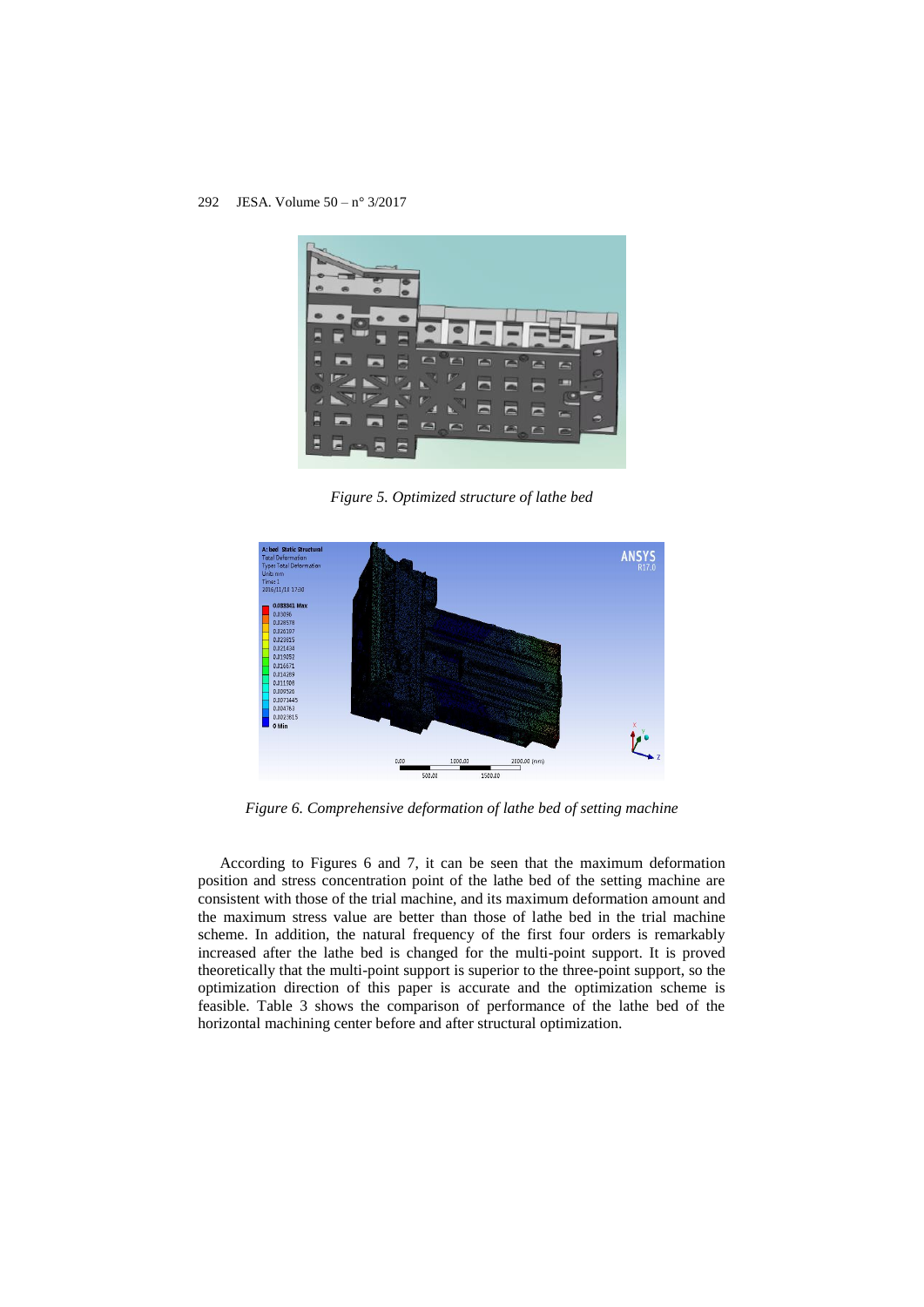



*(a) First order*



*(b) Second order*



*(c) Third order*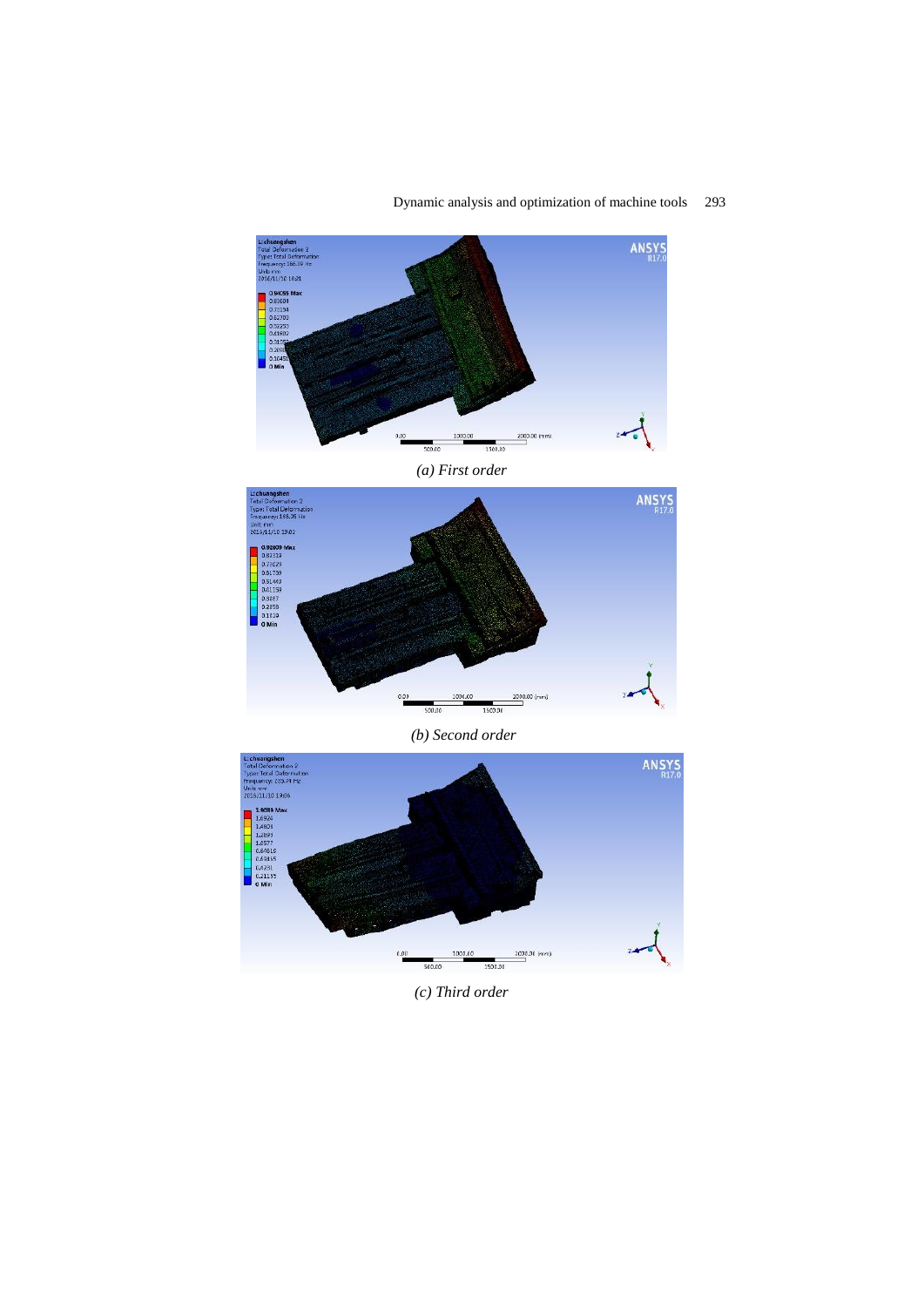

*(d) Fourth order*

*Figure 7. Modality vibration modes of the first four orders of the setting machine lathe bed*

| Table 3. Comparison of performances of lathe bed before and after structural |              |  |  |  |  |
|------------------------------------------------------------------------------|--------------|--|--|--|--|
|                                                                              | optimization |  |  |  |  |

| Project              | Trial machine bed | Shaped machine bed | change rate |
|----------------------|-------------------|--------------------|-------------|
| Max deformation (mm) | 0.036             | 0.033              | $-8.3\%$    |
| Max stress (MPa)     | 71.55             | 71.54              | $-0.13%$    |
| First order (Hz)     | 101.18            | 166.39             | $+64.4\%$   |
| Second order (Hz)    | 103.32            | 186.35             | $+80.3%$    |
| Third order (Hz)     | 151.78            | 235.74             | $+55.3%$    |
| Fourth order (Hz)    | 167.22            | 254.71             | $+52.3%$    |

### **6. Precision test of precision machining test pieces**

In order to verify the results of the above-mentioned theoretical analysis, the precision test of the test pieces of the same specification is performed using the trial machine and the setting machine respectively. The test object is the contour precision machining. There are 3 contour test pieces for the trial machine and 3 for the setting machine, which meet the machining and testing modes. The precision test value takes the arithmetic mean of the test results.

The contour test pieces are as shown in Figure 8.

Tool: φ32mm carbide end mill

Cutting parameters are shown in Table 4.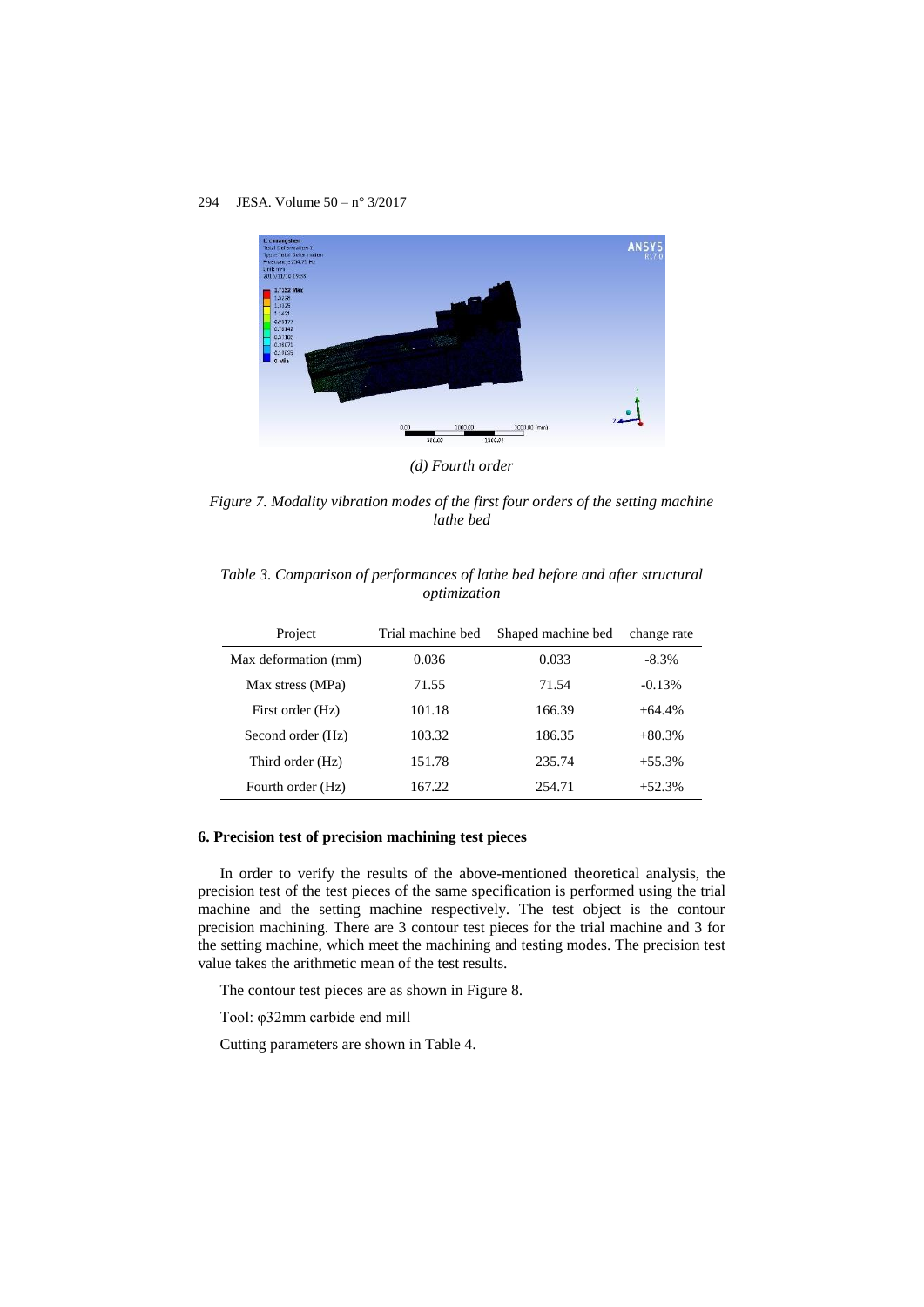Project Trial machine scheme Setting machine scheme Remark cutting speed (mm/min) 50 50 Feed rate  $\text{(mm/t)}$  0.1 0.1 Cutting depth (mm) 0.2 0.2  $Z-Z$ 030  $\boxed{\mathfrak{b} \mid \mathfrak{a}}$  $\phi$ 28 T ΦH <sub>®</sub>©ाऽ।०ँ 60  $\overline{\mathcal{N}}$  a ╡ 널 |≱1ई  $140$  $160$  $\overline{\bigcirc}$ h B | g  $\mathsf{C}$  $\lceil e \rceil$ B  $\mathsf{C}$  $\overline{d|B}$ ť€  $\frac{4 \times 28}{\frac{4}{2}}$ 3, ₹ų zł Ż  $14.0\,$ 160 囹  $\overline{\circ}$ ic Z ∉  $\circledcirc$  $52$  $\vert$  c  $\vert$ ∠|k|B

*Table 4. Cutting parameters of contour machining*

*Figure 8. Contour test pieces*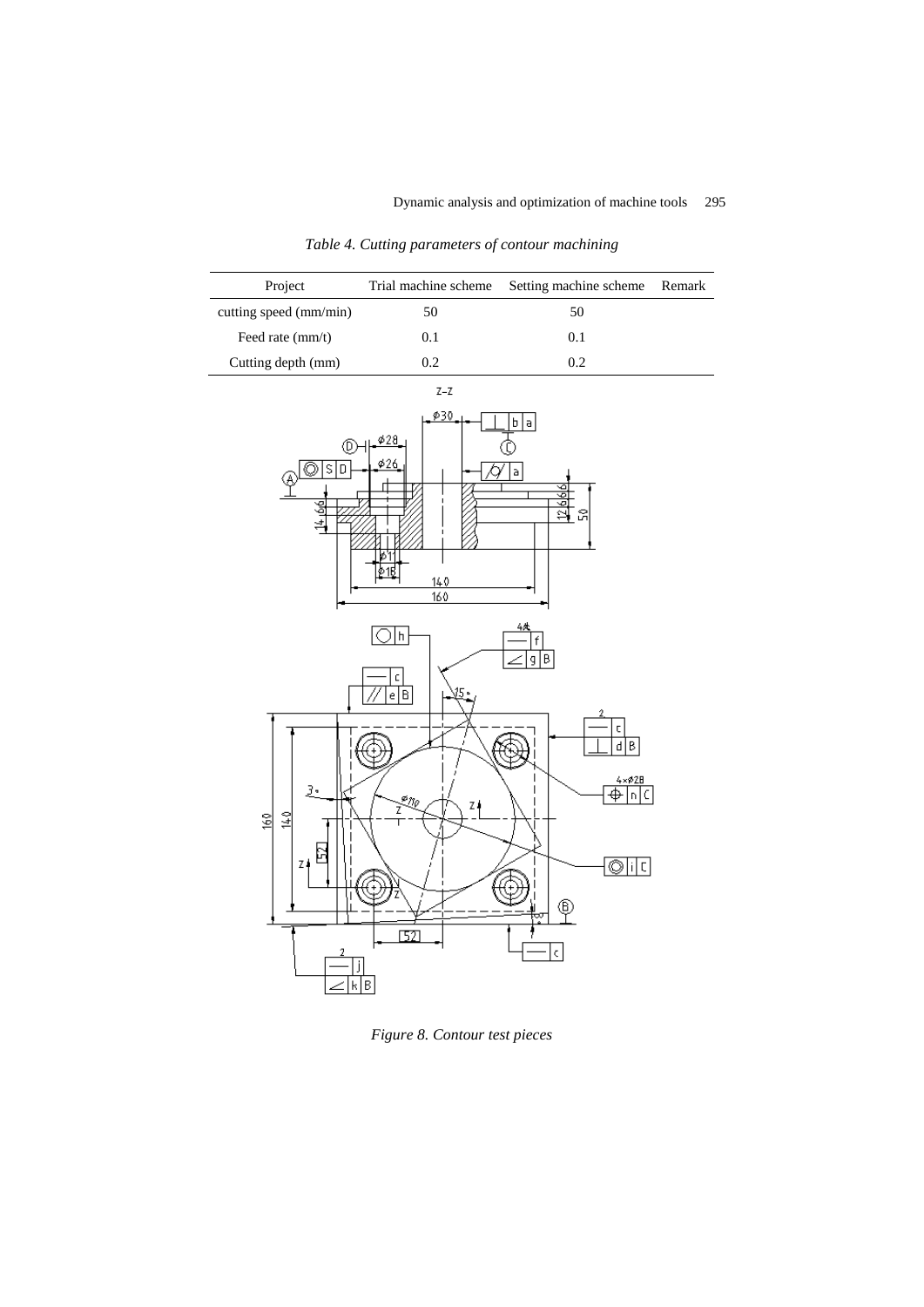Test results are shown in Table 5.

| Test items (Precision level) |                                                                                  | Allowable<br>error | Trial<br>machine | Setting<br>machine | conclusion |
|------------------------------|----------------------------------------------------------------------------------|--------------------|------------------|--------------------|------------|
|                              | Cylindricity                                                                     | 0.007              | 0.006            | 0.006              | identical  |
| Center<br>hole               | The center axis of the hole<br>and the perpendicularity of<br>the base surface A | $\phi$ 0.007       | 60.005           | 60.006             | excelled   |
| square                       | Straightness of the side                                                         | 0.007              | 0.006            | 0.006              | identical  |
|                              | The perpendicularity<br>between adjacent faces and<br>face B                     | 0.007              | 0.007            | 0.005              | excelled   |
|                              | Parallelism relative to face<br>B                                                | 0.007              | 0.006            | 0.005              | excelled   |
| diamond                      | Straightness of the side                                                         | 0.007              | 0.007            | 0.005              | excelled   |
|                              | The inclination of the side<br>to the base B                                     | 0.007              | 0.007            | 0.005              | excelled   |
| circular                     | Roundness                                                                        | 0.012              | 0.010            | 0.008              | excelled   |
|                              | Concentricity of outer<br>circle and round hole C                                | 60.016             | 60.014           | 60.010             | excelled   |
| Inclined<br>plane            | Straightness of the face                                                         | 0.007              | 0.005            | 0.005              | identical  |
|                              | The inclination of the $3^\circ$<br>angle to the B surface                       | 0.007              | 0.007            | 0.004              | excelled   |
| Boring                       | Position relative to the<br>inner hole C                                         | 60.03              | $\phi$ 0.025     | 60.018             | excelled   |
|                              | Concentricity of inner hole<br>and outer hole D                                  | 60.013             | 60.010           | $\phi$ 0.008       | excelled   |

*Table 5. Statistics of test results for contour machining*

It can be seen from Table 5 that after the lathe bed structure is optimized, the precision of the contour test piece of the machining center of the setting machine is almost better than that of the trial machine. It shows that the optimization scheme of lathe bed is correct and the method is feasible, which achieves the unity of the theory and practice.

# **7. Conclusions**

(1) This study analyzes the static and dynamic characteristics of the lathe bed of the trial machining center. Through the research on the vibration mode of each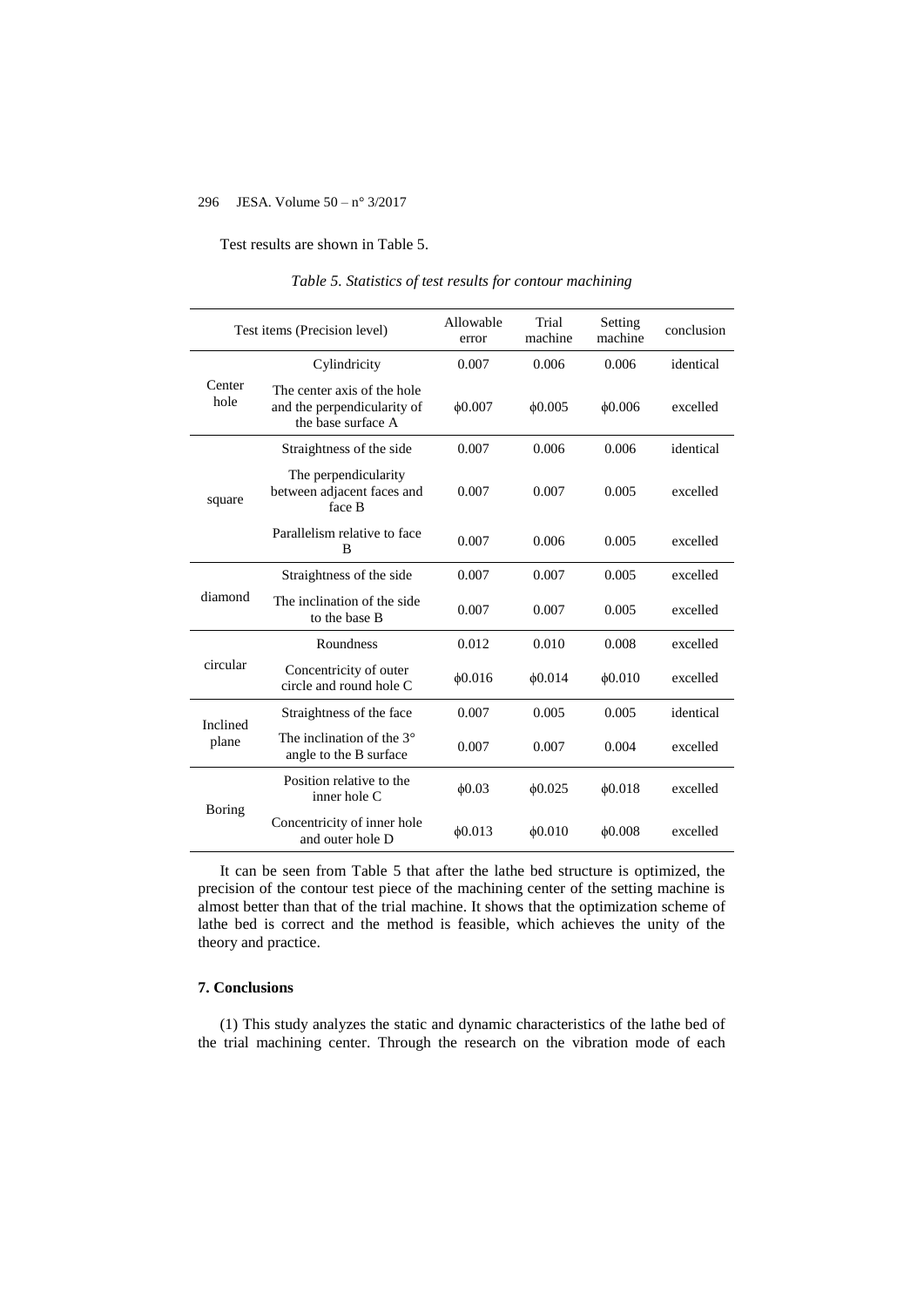frequency, the deformation of the trial lathe bed in different frequency vibration mode is analyzed, and the weak links of structural stiffness are pointed out.

(2) This study optimizes the lathe bed structure. The comparison of mechanical properties before and after the structural optimization of the lathe bed shows that the maximum deformation of lathe bed after optimization is reduced by 8.3%, and the maximum stress is reduced by 0.13%, thus the optimization goal has been achieved and a more reasonable lathe bed structure has been determined, which has laid the foundation and provided a certain direction for the optimization of the whole machine of the horizontal machining center.

(3) Through machining experiments on contour test pieces of the same specification using trial machine and the setting machine respectively, it is shown that the optimization scheme for the lathe bed mechanism is feasible, thus the research has certain practical significance.

### *Acknowledgements*

*The project of Shaanxi Provincial Education Department (16JK1051). The key project of Baoji University of Atrs & Science (ZK2017015), (ZK15030).*

### **Reference**

- Asad A. B. M. A., Masaki T., Rahman M., Lim H., Wong Y. (2007). Tool-based micromachining. *Journal of Materials Processing Technology*, Vol. 192, No. 5, pp. 204-211. https://doi.org/10.1016/j.jmatprotec.2007.04.038
- Bai Q. S., Yang K., Liang Y. C., Yang C. L. (2009). Tool run out effects on wear and mechanics behavior in micro end milling. *Journal of Vacuum Science & Technology B Microelectronics & Nanometer Structures*, Vol. 27, No. 3, pp. 1566-1572. https://doi.org/10.1116/1.3058729
- Bao W. Y., Tansel I. N. (2000). Modeling micro-end-milling operations. Part II: tool run-out. *International Journal of Machine Tools & Manufacture,* Vol. 40, No. 15, pp. 2175-2192. https://doi.org/10.1016/S0890-6955(00)00055-9
- Belblidia F., Afonso S. M. B., Hinton E., Antonino G. C. R. (1999). Integrated design optimization of stiffened plate structures. *Engineering Computations*, Vol. 16, No. 8, pp. 934-952. https://doi.org/10.1108/02644409910304185
- Changenet C., Oviedo-Marlot X., Velex P. (2006). Power loss predictions in geared transmissions using thermal networks-applications to a six-speed manual gearbox. *Journal of Mechanical Design*, Vol. 128, No. 3, pp. 618-625. https://doi.org/10.1115/1.2181601
- Mahdavinejad R. (2005). Finite element analysis of machine and work piece instability in turning. *International Journal of Machine Tools and Manufacture*, Vol. 45, No. 7-8, pp. 753-760. https://doi.org/10.1016/j.ijmachtools.2004.11.017
- Paredes M., Sartor M., Masclet C. (2001). An optimization process f or extension spring design. *Computer Methods in App lied Mechanics and Engineering*, Vol. 191, No. 8, pp. 783-797. https://doi.org/10.1016/S0045-7825(01)00289-4